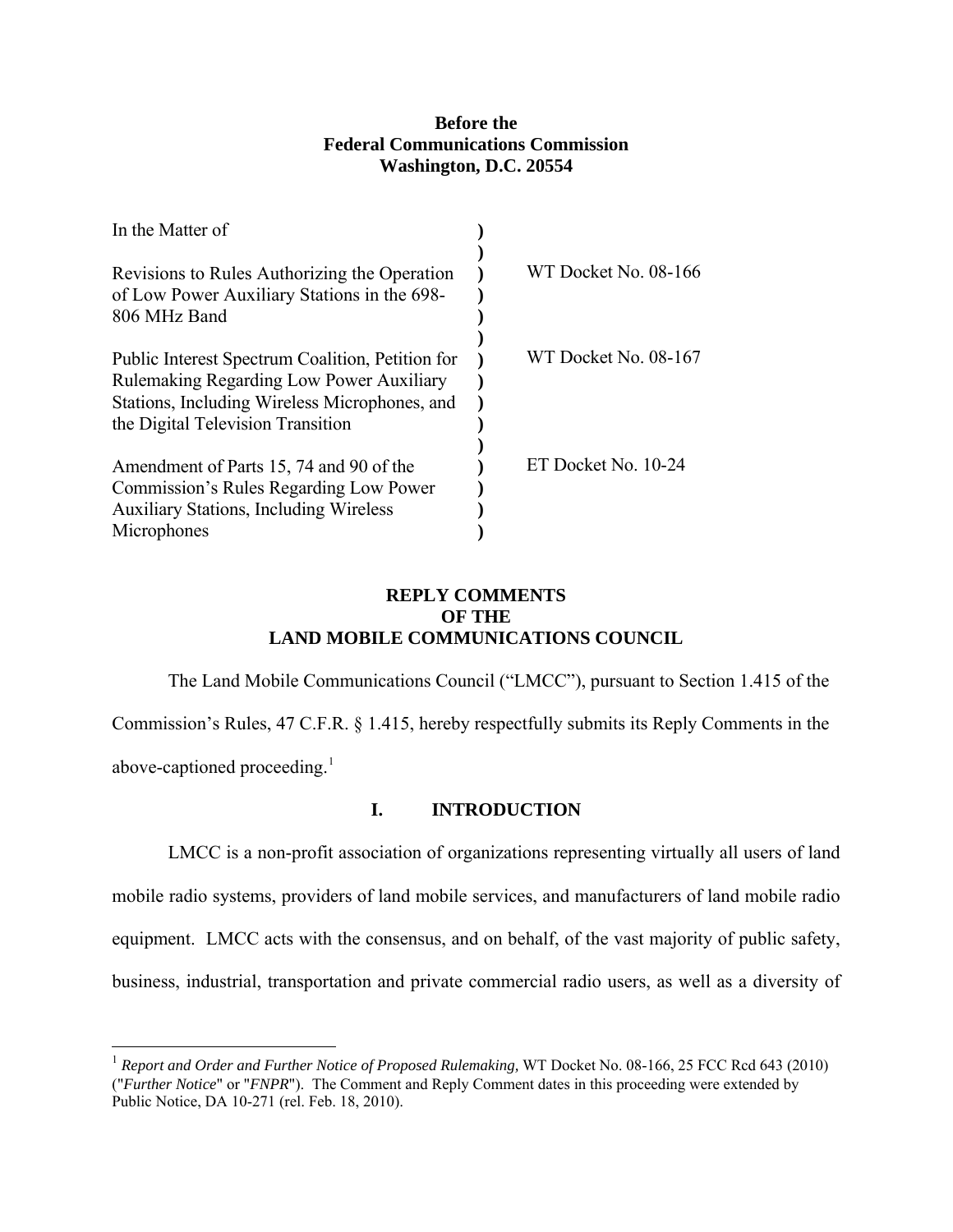land mobile service providers and equipment manufacturers. Membership includes the following

organizations:

- American Association of State Highway and Transportation Officials (AASHTO)
- American Automobile Association (AAA)
- American Petroleum Institute (API)
- Association of American Railroads (AAR)
- Association of Fish and Wildlife Agencies (AFWA)
- Association of Public-Safety Communications Officials-International, Inc. (APCO)
- Aviation Spectrum Resources, Inc. (ASRI)
- Central Station Alarm Association (CSAA)
- Enterprise Wireless Alliance (EWA)
- Forest Industries Telecommunications (FIT)
- Forestry-Conservation Communications Association (FCCA)
- Intelligent Transportation Society of America, Inc. (ITSA)
- International Association of Fire Chiefs (IAFC)
- International Municipal Signal Association (IMSA)
- MRFAC, Inc. (MRFAC)
- National Association of State Foresters (NASF)
- PCIA The Wireless Infrastructure Association (PCIA)
- Telecommunications Industry Association (TIA)
- United Telecom Council (UTC)

In this proceeding, the Federal Communications Commission ("FCC" or "Commission") has taken steps to address the question of how to accommodate low power unlicensed wireless microphones that have come to be used by churches, schools and many other organizations without allowing them to cause interference to properly licensed communications systems. In particular, the FCC has focused on unlicensed microphones operating in the 700 MHz band and has taken action "to ensure that public safety and commercial licensees can operate in the 700 MHz Band without interference, while providing entities currently operating wireless microphones in the band with an opportunity to relocate to other bands."<sup>[2](#page-1-0)</sup> The *Further Notice*, among other matters, proposes technical rules that would allow unlicensed low power wireless

 $\overline{a}$ 

<span id="page-1-0"></span> $^{2}$  *Id.* at ¶ 1.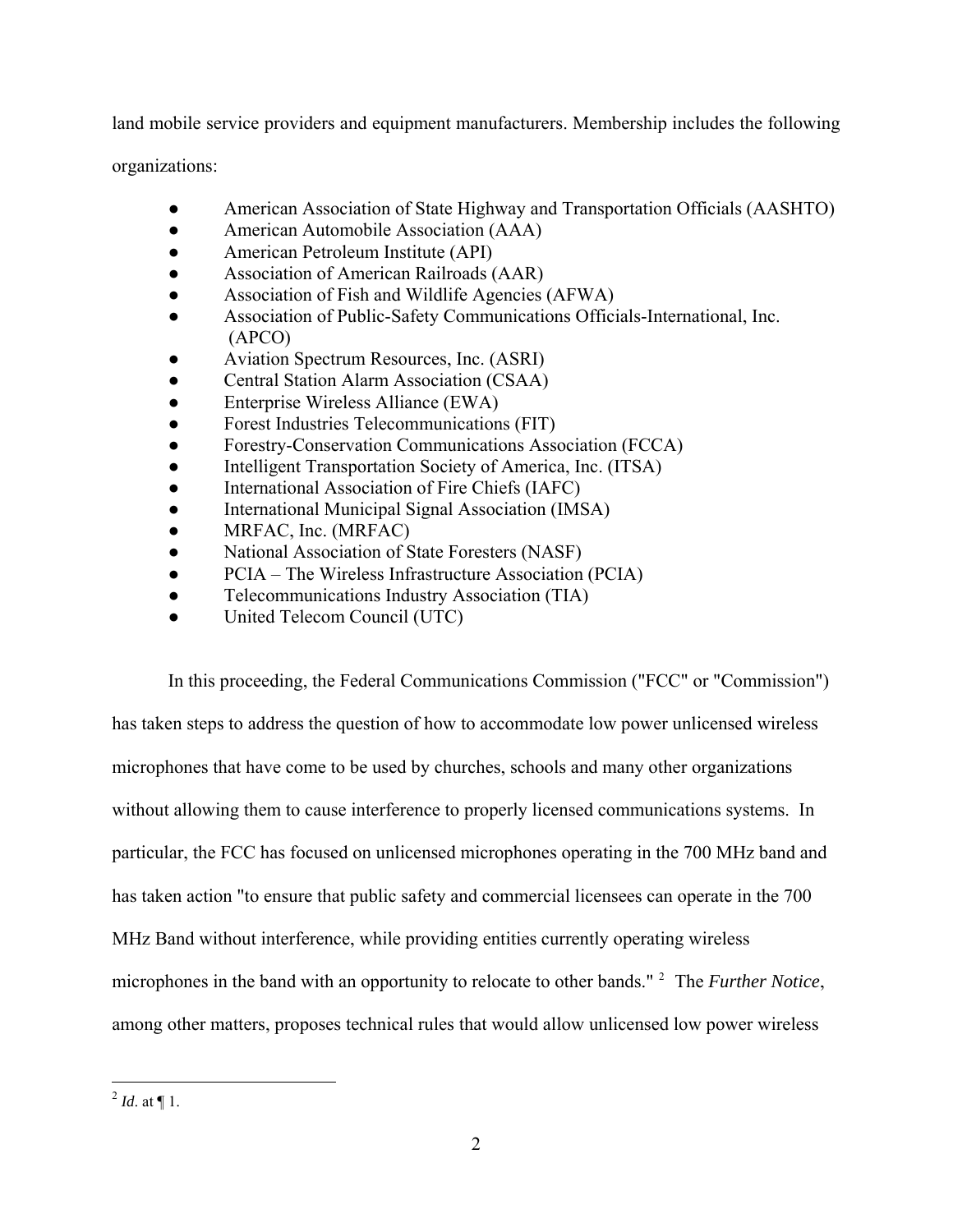audio devices ("Wireless Audio Devices"), including wireless microphones, to operate in TV Channels 2-51 (excluding Channel 37 that is allocated nationwide for non-broadcast purposes). Specifically, the Commission has proposed rules that would restrict the operation of these Wireless Audio Devices to locations that are more than a prescribed distance from operating television stations to prevent interference to television broadcast operations.<sup>[3](#page-2-0)</sup>

It is not clear how the FCC intends to enforce these geographic restrictions since the users of these devices will not be licensed and, therefore, their identities and locations will not be known. It may be that the very significant power disparity between television stations and Wireless Audio Devices will greatly minimize the likelihood of destructive interference should these devices be operated within the restricted areas.

However, even if such measures were enforceable, the *FNPR* did not propose interference protection for the many thousands of Private Land Mobile Radio Services ("PLMRS") systems that share the use of TV Channels 14-20 in eleven major markets in the country. The users of these systems are the same type of public safety and commercial entities whose operations the Commission is seeking to protect at 700 MHz, and also include a significant number of utilities, transportation providers and other business enterprise companies. Many of these licensees have been operating on this spectrum for decades, and they must be fully protected against interference from Wireless Audio Devices.

 The FCC recently addressed essentially the same issue in its so-called "TV White Space" proceeding.<sup>[4](#page-2-1)</sup> LMCC and others urged the FCC to protect relatively low power PLMRS operations on the shared TV channels by prohibiting the operation of personal/portable TVBDs

 $\overline{a}$ 

<span id="page-2-0"></span><sup>&</sup>lt;sup>3</sup> *Id* at ¶ 115. The *Further Notice* proposes the same separation distances as are required for licensed Part 74 wireless microphones.

<span id="page-2-1"></span><sup>&</sup>lt;sup>4</sup> See TV White Spaces Second Report and Order and Memorandum Opinion and Order, ET Docket No. 02-380, 23 FCC Rcd 16807 (2008).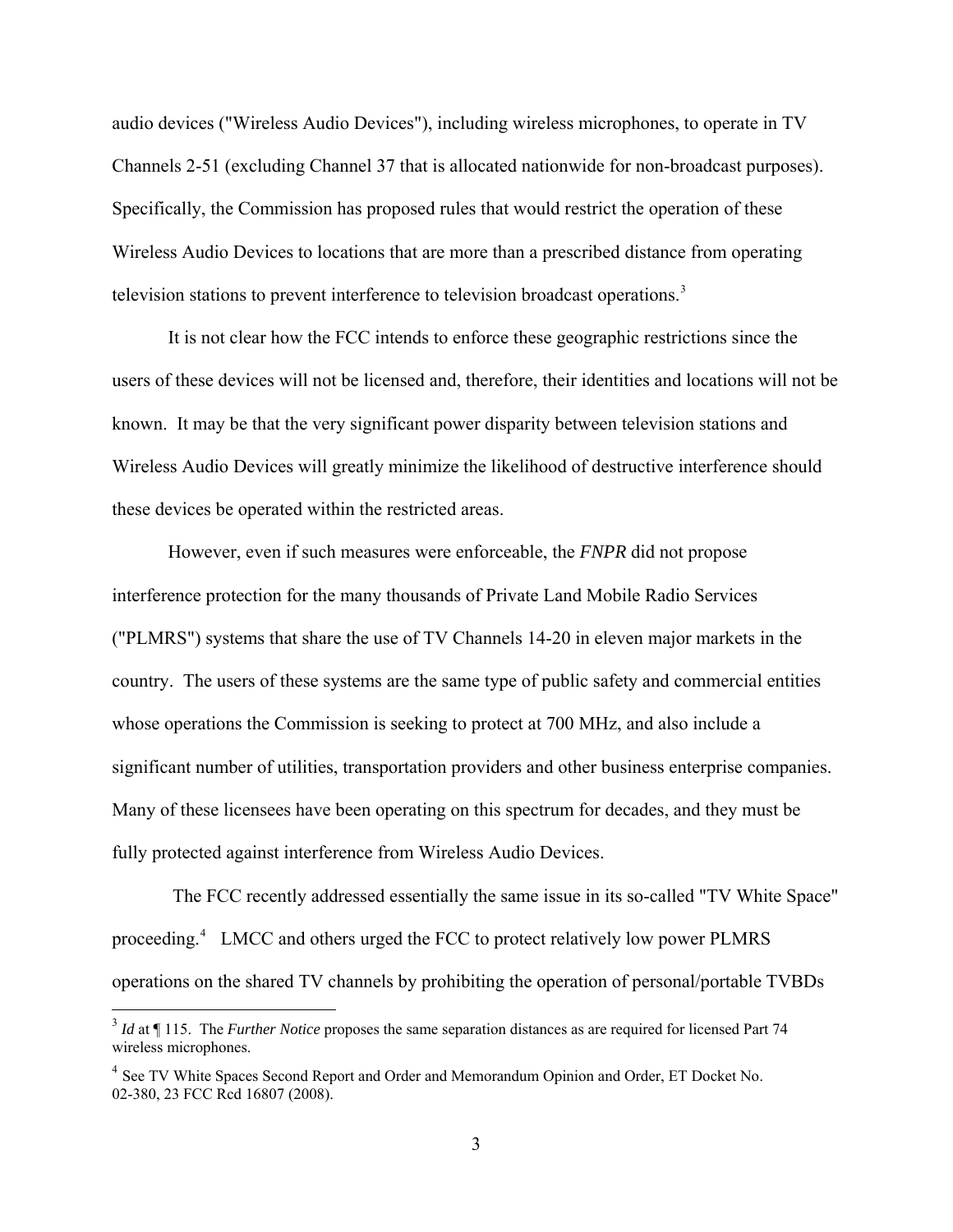on Channels 14-20 entirely, a recommendation that the FCC adopted and that will prevent the possibility of unlicensed users inadvertently causing interference by operating in a prohibited geographic area. The Commission further fortified the anti-interference provisions by requiring the TVBDs to incorporate geo-location capability and by providing for a lookup database so that the devices will automatically recognize stations that are entitled to protection in an area before they begin transmitting. As the FCC stated in the TV White Space proceeding:

We also remain concerned about possible interference from unlicensed TVBDs to public safety and other important communications operations in the PLMRS…. [W]e choose to be conservative in protecting the PLMRS/CMRS services and will prohibit personal/portable devices from channels 14-20…. Accordingly, we will only allow fixed devices that communicate with other fixed devices to operate on channels 5-20….

[W]e are requiring that fixed TV band devices avoid operating on channels that will interfere with PLMRS and CMRS operations. The TVBD database will contain information on the locations and channels used for PLMRS/CMRS, the Offshore Radiotelephone Service and other authorized services to prevent TV band devices from operating on the channels used by those services.<sup>[5](#page-3-0)</sup>

The Wireless Audio Devices under consideration in this proceeding have the same potential for interference to PLMRS facilities as do personal/portable TVBDs and should be subject to equally stringent restrictions. These devices are unlicensed and nomadic. Once released into the consumer marketplace, there is no realistic means of preventing their operation on the same channels and in the same geographic markets as police, fire, emergency medical, transportation, utility, manufacturing, and other PLMRS systems. They can and will interfere with the critical communications of these entities, and there will be no means by which the operators of unlicensed Wireless Audio Devices can be contacted to correct the problem.

For this reason, LMCC urges the Commission to adopt rules governing Wireless Audio Devices that are consistent with those governing TVBDs. Like TVBDs, wireless microphones

 $\overline{a}$ 

<span id="page-3-0"></span> $<sup>5</sup>$  *Id* at **[152-3.**]</sup>